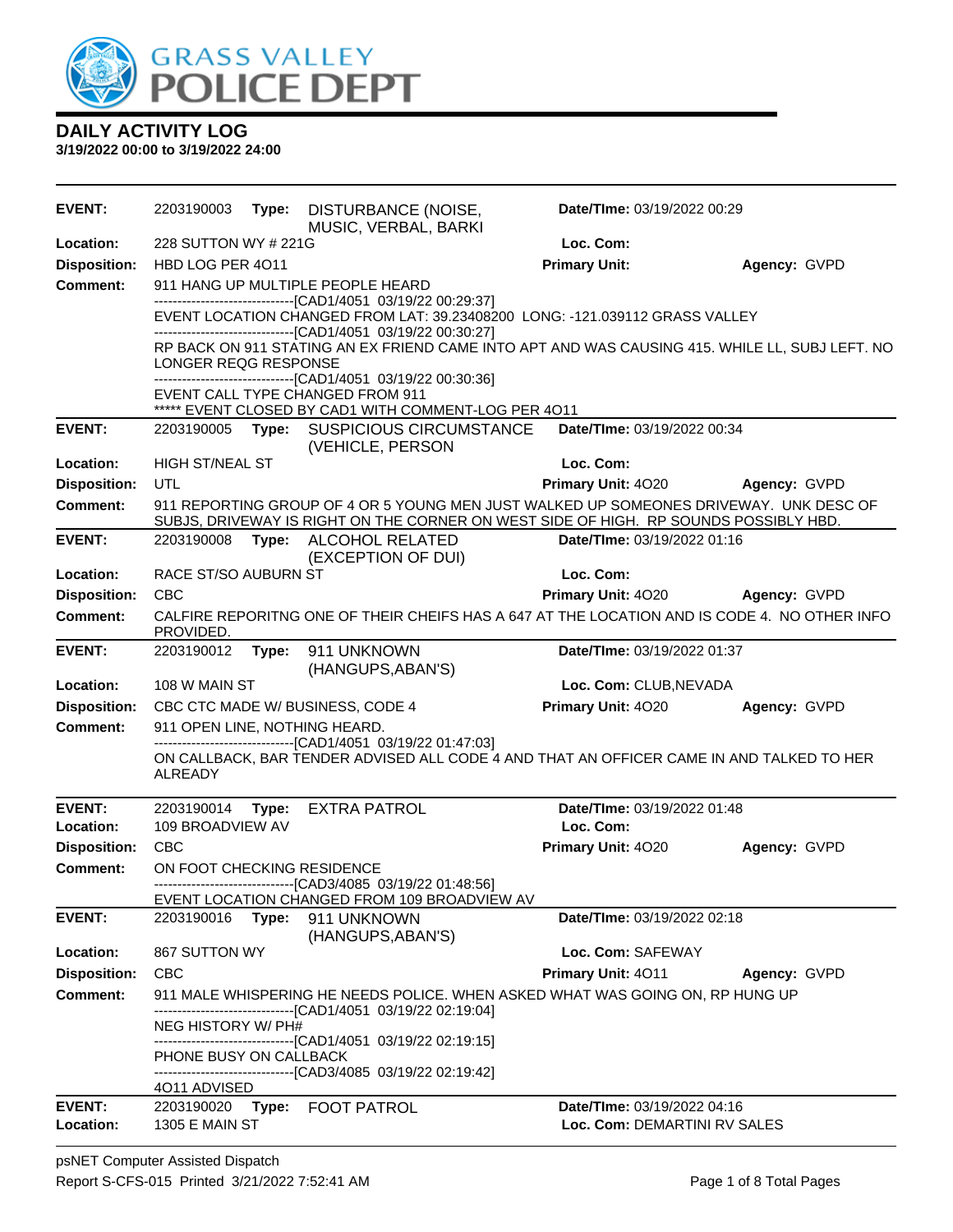

| <b>Disposition:</b> | <b>CBC</b>                                                                                                                                                 | <b>Primary Unit: 4020</b>                           | Agency: GVPD |
|---------------------|------------------------------------------------------------------------------------------------------------------------------------------------------------|-----------------------------------------------------|--------------|
| <b>Comment:</b>     | -------------------------------[CAD3/4085 03/19/22 04:17:09]<br>EVENT LOCATION CHANGED FROM 1305 E MAIN ST                                                 |                                                     |              |
| <b>EVENT:</b>       | 2203190024 Type: FOOT PATROL                                                                                                                               | Date/TIme: 03/19/2022 04:31                         |              |
| Location:           | 150 SO AUBURN ST                                                                                                                                           | Loc. Com:                                           |              |
| <b>Disposition:</b> | <b>CBC</b>                                                                                                                                                 | Primary Unit: 4020                                  | Agency: GVPD |
| <b>Comment:</b>     | -------------------------------[CAD3/4085 03/19/22 04:33:02]<br>EVENT LOCATION CHANGED FROM 150 S AUBURN ST                                                |                                                     |              |
| <b>EVENT:</b>       | 2203190031 Type: PROPERTY LOST OR FOUND                                                                                                                    | Date/TIme: 03/19/2022 08:01                         |              |
| Location:           | 955 SLATE CREEK RD                                                                                                                                         | Loc. Com:                                           |              |
| <b>Disposition:</b> | <b>RPT</b>                                                                                                                                                 | Primary Unit: 4018                                  | Agency: GVPD |
| Case No:            | G2200700                                                                                                                                                   |                                                     |              |
| <b>Comment:</b>     | RP FOUND DEBIT/CREDIT CARDS IN HIS BACKYARD. RP REQUEST OFFICER PICK UP PROPERTY.<br>-------------------------------[CAD1/4074 03/19/22 08:21:21]          |                                                     |              |
|                     | ISSUED CASE# G2200700 FOR AGENCY GVPD by UNIT 4O18                                                                                                         |                                                     |              |
| <b>EVENT:</b>       | 2203190045 Type: ANIMALS (ABUSE, LOOSE,<br>FOUND, INJURED)                                                                                                 | Date/TIme: 03/19/2022 09:24                         |              |
| Location:           | 110 DORSEY DR # 7                                                                                                                                          | Loc. Com: APARTMENT COMPLEX                         |              |
| <b>Disposition:</b> | CBC 98M                                                                                                                                                    | <b>Primary Unit: 4018</b>                           | Agency: GVPD |
| Comment:            | RP RPT'G AN EMACIATED BLK/BRO DOG, REQ PICKUP<br>NOT FULLY CONTAINED BUT RP IS GIVING IT SOME FOOD RIGHT NOW                                               |                                                     |              |
|                     | ------------------------[4O18/MDT 03/19/22 09:41]<br>UNABLE TO CATCH DOG, TOO SKITTISH. RP ADVISED TO CALL BACK IF ABLE TO GET A LEASH ON THE DOG.<br>CBC. |                                                     |              |
| <b>EVENT:</b>       | 2203190050<br>Type: SUSPICIOUS CIRCUMSTANCE<br>(VEHICLE, PERSON                                                                                            | Date/TIme: 03/19/2022 09:53                         |              |
| Location:           | 133 S AUBURN ST                                                                                                                                            | Loc. Com: CIRCLE K                                  |              |
| <b>Disposition:</b> | <b>CBC NEG 11550</b>                                                                                                                                       | Primary Unit: 4015                                  | Agency: GVPD |
| <b>Comment:</b>     | 911 RPT'G SUBJ ASSOCIATED WITH A WHI ACUR SUV LP:ARSY671 HE IS DANCING AROUND OUTSIDE THE                                                                  |                                                     |              |
|                     | VEH ACTING 11550<br>------------------------------[MERGED CAD3/4056 03/19/2022 09:55:47]                                                                   |                                                     |              |
|                     | MERGED 2203190051 TYPE: 911                                                                                                                                |                                                     |              |
|                     | LOCATION: 133 S AUBURN ST<br><b>CIRCLE K</b>                                                                                                               |                                                     |              |
|                     | RP: PHONE: 4777613 (530)                                                                                                                                   |                                                     |              |
|                     | COMMENTS: 911 ABAN                                                                                                                                         |                                                     |              |
|                     | -------------------------------[CAD3/4056 03/19/22 09:55:56]<br>CTC MADE WITH BSN WHO RPTD SAME.                                                           |                                                     |              |
| <b>EVENT:</b>       | 2203190051<br>Type: 911 UNKNOWN<br>(HANGUPS, ABAN'S)                                                                                                       | Date/TIme: 03/19/2022 09:53                         |              |
| Location:           | 133 S AUBURN ST                                                                                                                                            | Loc. Com: CIRCLE K                                  |              |
| <b>Disposition:</b> | MERGED 2203190050                                                                                                                                          | <b>Primary Unit:</b>                                | Agency: GVPD |
| <b>Comment:</b>     | 911 ABAN<br>EVENT CLOSED BY CAD3 WITH COMMENT-2203190050                                                                                                   |                                                     |              |
| <b>EVENT:</b>       | 2203190052 Type:<br>ALL OTHERS                                                                                                                             | Date/TIme: 03/19/2022 09:57                         |              |
| Location:           | 155 GLASSON WY                                                                                                                                             | Loc. Com: SIERRA NEVADA MEMORIAL<br><b>HOSPITAL</b> |              |
| <b>Disposition:</b> | CBC NOK NOTIFIED, 1039 HOSPITAL                                                                                                                            | Primary Unit: 4018                                  | Agency: GVPD |
| Comment:            | RP REQ 10-21, SHE IS ATTEMPTING TO LOCATE NOK FOR A PATIENT IN THE ICU                                                                                     |                                                     |              |
| <b>EVENT:</b>       | 2203190060<br>PRIVATE PARTY TOW<br>Type:<br><b>REPORT</b>                                                                                                  | <b>Date/Time: 03/19/2022 10:44</b>                  |              |
| Location:           | 142 OLYMPIA PARK RD                                                                                                                                        | Loc. Com:                                           |              |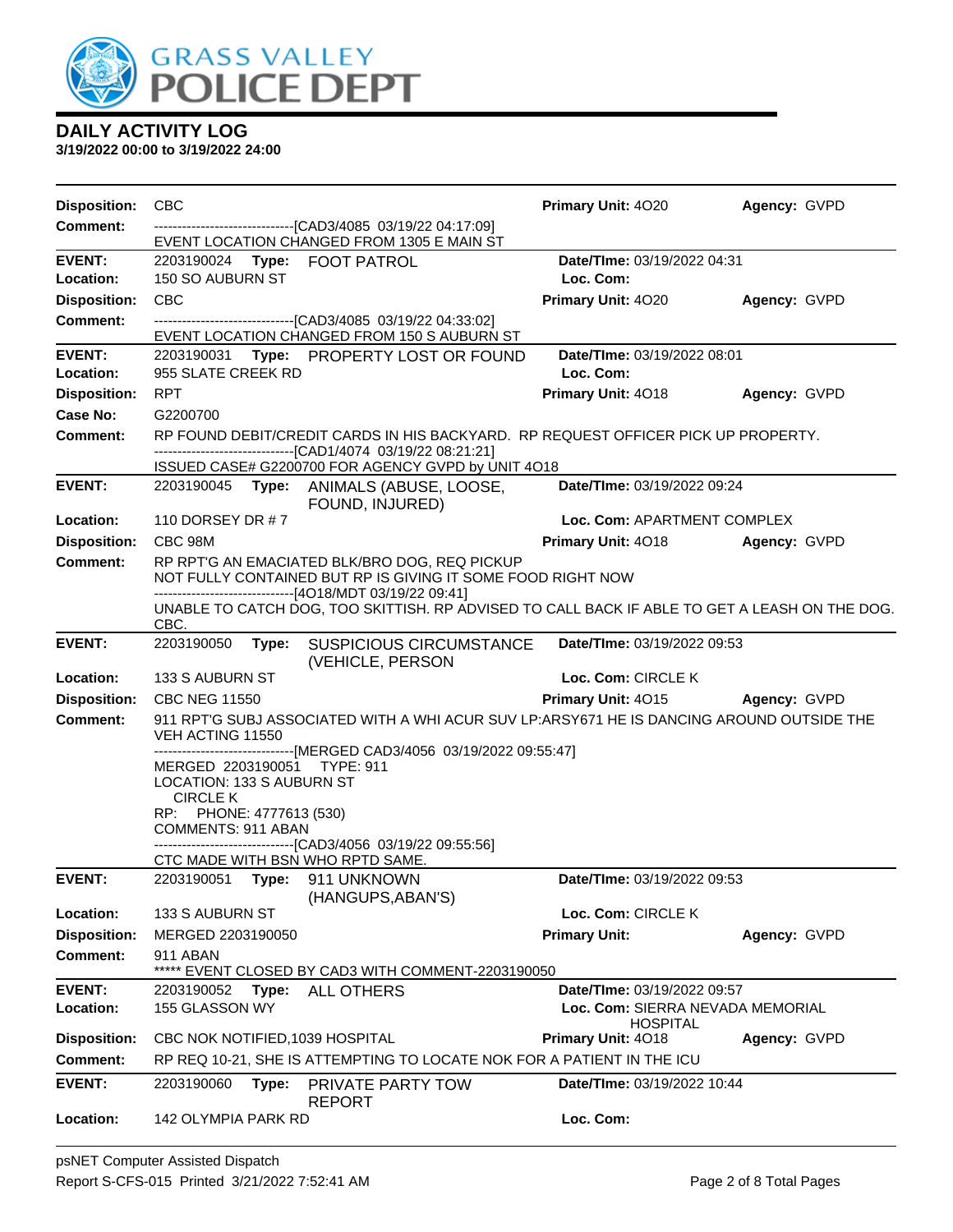

| <b>Disposition:</b>        | <b>HBD</b>                                                                                                                                                                                                                   |                                                                                                                                                                                     | <b>Primary Unit:</b>                         | Agency: GVPD |  |  |  |  |
|----------------------------|------------------------------------------------------------------------------------------------------------------------------------------------------------------------------------------------------------------------------|-------------------------------------------------------------------------------------------------------------------------------------------------------------------------------------|----------------------------------------------|--------------|--|--|--|--|
| Comment:                   | PRIVATE PARTY TOW                                                                                                                                                                                                            |                                                                                                                                                                                     |                                              |              |  |  |  |  |
|                            | FCN/3702207801952                                                                                                                                                                                                            | -------------------------------[CAD3/4056 03/19/22 10:57:14]                                                                                                                        |                                              |              |  |  |  |  |
|                            | ***** EVENT CLOSED BY CAD3                                                                                                                                                                                                   |                                                                                                                                                                                     |                                              |              |  |  |  |  |
| <b>EVENT:</b><br>Location: | 380 SIERRA COLLEGE DR                                                                                                                                                                                                        | 2203190070 Type: TRAFFIC ACCIDENT                                                                                                                                                   | Date/TIme: 03/19/2022 11:21<br>Loc. Com:     |              |  |  |  |  |
| <b>Disposition:</b>        | <b>RPT</b>                                                                                                                                                                                                                   |                                                                                                                                                                                     | Primary Unit: 4018                           | Agency: GVPD |  |  |  |  |
| <b>Case No:</b>            | G2200701                                                                                                                                                                                                                     |                                                                                                                                                                                     |                                              |              |  |  |  |  |
| Comment:                   |                                                                                                                                                                                                                              | 911 RPT'G HE WITNESSED A FEMALE DRIVE INTO AN EMBANKMENT, UNK IF JUST SHOCKED OR HBD<br>WHI SUBA LEGACY LP:6NCJ170<br>--------------------------------[CAD3/4056 03/19/22 11:21:59] |                                              |              |  |  |  |  |
|                            | 10-39 CALFIRE<br>10-39 KILROYS AT OWNERS REQ                                                                                                                                                                                 | -------------------------------[CAD3/4056_03/19/22 11:36:47]                                                                                                                        |                                              |              |  |  |  |  |
|                            |                                                                                                                                                                                                                              | --------------------------------[CAD3/4056 03/19/22 11:41:33]<br>ISSUED CASE# G2200701 FOR AGENCY GVPD by UNIT 4O18                                                                 |                                              |              |  |  |  |  |
| <b>EVENT:</b>              | 2203190072 Type: TRESPASS                                                                                                                                                                                                    |                                                                                                                                                                                     | Date/TIme: 03/19/2022 11:40                  |              |  |  |  |  |
| Location:                  | 109 BROADVIEW AV                                                                                                                                                                                                             |                                                                                                                                                                                     | Loc. Com:                                    |              |  |  |  |  |
| <b>Disposition:</b>        | UTL RESIDENCE SECURE                                                                                                                                                                                                         |                                                                                                                                                                                     | Primary Unit: 4015 Agency: GVPD              |              |  |  |  |  |
| <b>Comment:</b>            | RP SAW ON HER RING CAMERA FEMALE WEARING JEANS/BLUE JACKET WITH BLK LUGGAGE ON HER<br>PROPERTY. RP THINKS SUSPECT WENT INTO A BACK ROOM OF THE REISIDENCE.<br>---------------------------------[CAD3/4056 03/19/22 11:48:33] |                                                                                                                                                                                     |                                              |              |  |  |  |  |
|                            |                                                                                                                                                                                                                              | RP CALLED BACK STATING THE XRAY LEFT TWRDS WASHINGTON<br>-------------------------------[CAD3/4056 03/19/22 11:48:57]                                                               |                                              |              |  |  |  |  |
|                            |                                                                                                                                                                                                                              | APPEARS THAT SHE HAS A ORANGE AND BLK DOUBLE STROLLER                                                                                                                               |                                              |              |  |  |  |  |
| <b>EVENT:</b>              |                                                                                                                                                                                                                              | 2203190078 Type: TRAFFIC (DUI, PARKING,<br>SPEED, HAZ                                                                                                                               | Date/TIme: 03/19/2022 11:54                  |              |  |  |  |  |
| Location:                  | 213 W MAIN ST                                                                                                                                                                                                                |                                                                                                                                                                                     | Loc. Com: CIRINO'S                           |              |  |  |  |  |
| <b>Disposition:</b>        | <b>PEN</b>                                                                                                                                                                                                                   |                                                                                                                                                                                     | Primary Unit: 4015 Agency: GVPD              |              |  |  |  |  |
| Comment:                   | K6219U WHITE GMS 4X4.                                                                                                                                                                                                        | RP IS A DELIVERY DRIVER REPORTING VEHICLE PARKED IN THE LOADING ZONE AT CIRINO'S. IDAHO PLATE                                                                                       |                                              |              |  |  |  |  |
| <b>EVENT:</b><br>Location: | <b>BRIGHTON ST/CHAPEL ST</b>                                                                                                                                                                                                 | 2203190079 Type: WELFARE CHECK                                                                                                                                                      | Date/TIme: 03/19/2022 12:07<br>Loc. Com:     |              |  |  |  |  |
| <b>Disposition:</b>        | <b>CBC NEG 11550</b>                                                                                                                                                                                                         |                                                                                                                                                                                     | <b>Primary Unit: 4015 Agency: GVPD</b>       |              |  |  |  |  |
| <b>Comment:</b>            |                                                                                                                                                                                                                              | RP RPT'G MALE SLUMPED OVER IN THE DRIVERS SEAT OF A DRK GRN TOYT TACOMA, REQ CHK                                                                                                    |                                              |              |  |  |  |  |
| <b>EVENT:</b>              | 2203190084<br>Type:                                                                                                                                                                                                          | SUSPICIOUS CIRCUMSTANCE<br>(VEHICLE, PERSON                                                                                                                                         | Date/TIme: 03/19/2022 12:32                  |              |  |  |  |  |
| Location:                  | NO CHURCH ST/RICHARDSON ST                                                                                                                                                                                                   |                                                                                                                                                                                     | Loc. Com:                                    |              |  |  |  |  |
| <b>Disposition:</b>        | CBC <sub>C4</sub>                                                                                                                                                                                                            |                                                                                                                                                                                     | Primary Unit: 4015                           | Agency: GVPD |  |  |  |  |
| <b>Comment:</b>            | 911 REQ CTC TO TALK ABOUT STALKERS<br>DOES NOT HAVE A PHONE                                                                                                                                                                  | RP IN A BLU RAIN PONCHO, MATCHES DESC OF XRAY FROM BROADVIEW CALL                                                                                                                   |                                              |              |  |  |  |  |
| <b>EVENT:</b>              | 2203190090<br>Type:                                                                                                                                                                                                          | DISTURBANCE (NOISE,<br>MUSIC, VERBAL, BARKI                                                                                                                                         | Date/TIme: 03/19/2022 12:49                  |              |  |  |  |  |
| Location:                  | 275 DORSEY DR #47                                                                                                                                                                                                            |                                                                                                                                                                                     | Loc. Com: GRASS VALLEY TERRACE<br>APARTMENTS |              |  |  |  |  |
| <b>Disposition:</b>        | CBC SUBJ C4, WASHING DISHES                                                                                                                                                                                                  |                                                                                                                                                                                     | Primary Unit: 4018                           | Agency: GVPD |  |  |  |  |
| <b>Comment:</b>            |                                                                                                                                                                                                                              | RP RPT'G THE COUPLE IN THE LISTED APT HAVE BEEN FIGHTING ALL MORNING, AT TIMES IT SOUNDS<br>PHYSICAL. RP THINKS IT IS CURRENTLY PHYSICAL                                            |                                              |              |  |  |  |  |
| <b>EVENT:</b><br>Location: | 2203190092<br>Type:<br>925 MAIDU AV                                                                                                                                                                                          | <b>FOLLOWUP</b>                                                                                                                                                                     | Date/TIme: 03/19/2022 13:00<br>Loc. Com:     |              |  |  |  |  |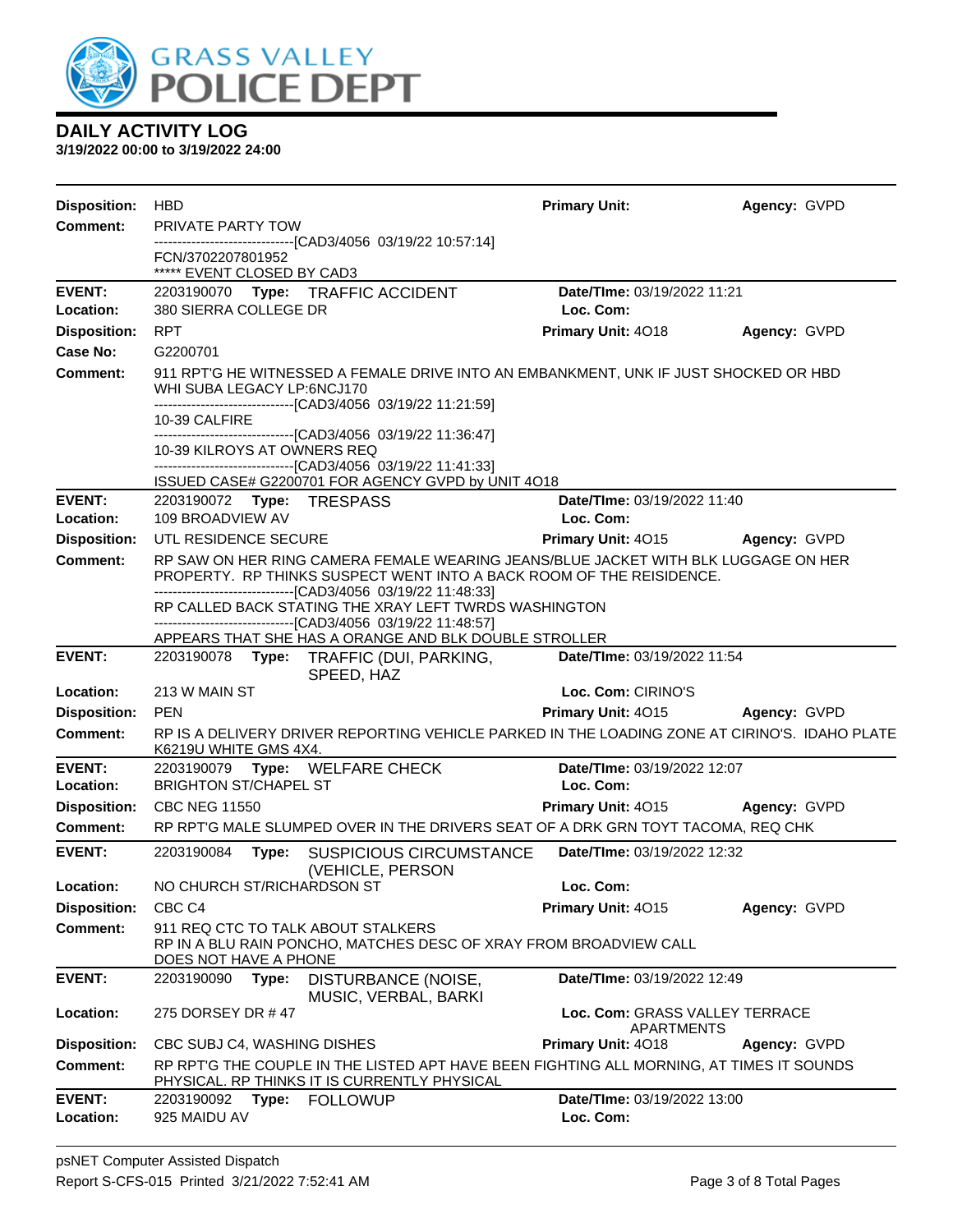

**3/19/2022 00:00 to 3/19/2022 24:00**

| <b>Comment:</b><br>-------------------------------[CAD1/4074 03/19/22 13:00:48]<br>EVENT LOCATION CHANGED FROM 925 MAIDU<br>Date/TIme: 03/19/2022 14:25<br><b>EVENT:</b><br>2203190106 Type: ORDINANCES<br>(COUNTY/MUNICIPAL)<br>2090 NEVADA CITY HY<br>Location:<br>Loc. Com: YUBA DOCS 530 274 5020<br><b>Disposition:</b><br><b>INF PER 4018</b><br><b>Primary Unit:</b><br>Agency: GVPD<br>RP RPTG TRANSIENT XRAY PANHANDLING LSW CAMO HAT WITH A YELLOW SHOPPING CART<br><b>Comment:</b><br>***** EVENT CLOSED BY CAD3 WITH COMMENT-PER 4018<br><b>EVENT:</b><br>DISTURBANCE (NOISE,<br>Date/TIme: 03/19/2022 15:34<br>2203190113 Type:<br>MUSIC, VERBAL, BARKI<br>472 BRIGHTON ST<br>Location:<br>Loc. Com: MINNIE PARK<br><b>Disposition:</b><br>UTL<br>Primary Unit: 4015<br>Agency: GVPD<br>911 RPT'G THERE IS A WMA WALKING AROUND THE OUTSIDE OF THE PARK TELLING PARENTS THAT THEY<br><b>Comment:</b><br>ARE CHILD MOLESTERS AND HARASSING PEOPLE. THE MALE IS ASKING PARENTS WHICH J'S ARE THEIRS<br>BLK/WHI CHECKERED SHIRT AND BASEBALL HAT WITH A PITBULL<br><b>EVENT:</b><br>Date/TIme: 03/19/2022 15:44<br>2203190116 Type: TRESPASS<br>155 GLASSON WY<br>Location:<br>Loc. Com: SIERRA NEVADA MEMORIAL<br><b>HOSPITAL</b><br><b>Disposition:</b><br><b>CBC SUBJ LEFT</b><br><b>Primary Unit: 4018</b><br><b>Agency: GVPD</b><br>NURSE RPTG PATIENT IS BEING LOUD AND OBNOXIOUS REFUSING TO LEAVE. ER WAITING ROOM.<br><b>Comment:</b><br><b>EVENT:</b><br>Date/TIme: 03/19/2022 16:42<br>2203190123 Type:<br>TRAFFIC (DUI, PARKING,<br>SPEED, HAZ<br>Loc. Com: YUBA DOCS 530 274 5020<br>Location:<br>2090 NEVADA CITY HY<br><b>Disposition:</b><br>CBC 98T<br>Primary Unit: 4018<br><b>Agency: GVPD</b><br>911 CALLER RPTG MALE SUBJ IN DRK PANTS AND WHITE DRINK CUP LYING OVER WHITE LINE IN TRF LANE<br><b>Comment:</b><br>ACF LISTED. MALE IS CONSCIOUS.<br>Date/TIme: 03/19/2022 17:07<br><b>EVENT:</b><br>1249 EA MAIN ST<br>Loc. Com: PINE STREET BURGERS<br>Location:<br><b>Disposition:</b><br><b>CNOP</b><br>Primary Unit: 4018<br><b>Agency: GVPD</b><br>911 EMPLOYE RPTG SUBJ WHO WAS 86'D FROM PROPERTY BY LE ON THURSDAY AND IS BACK TODAY.<br><b>Comment:</b><br>-------------------------------[CAD1/4074 03/19/22 17:08:13]<br>RP ADV SU IS NOW LEAVING PROPERTY.<br>WMA OLDER LSW BLANKT<br>--------------------------------[CAD1/4074_03/19/22 17:08:36]<br>SU LS WALKING TWD LAUNDROMAT. RP ADV NO LE NEED NOW<br><b>EVENT:</b><br>Date/TIme: 03/19/2022 17:10<br>2203190128<br>Type: TRAFFIC (DUI, PARKING,<br>SPEED, HAZ<br>Location:<br><b>1425 E MAIN ST</b><br>Loc. Com: KARLS SMOG AND REPAIR<br><b>Disposition:</b><br><b>CBC</b><br><b>Primary Unit: 4018</b><br>Agency: GVPD<br><b>Comment:</b><br>911 CALLER RPTG WMA LSW BLK JACKET AND BLK PANTS HAS BEEN IN THE RDWY TALKING TO HIMSELF<br>FOR 20 MINS. VEHS ARE ALMOST HITTING HIM.<br>------------------------------[CAD1/4074 03/19/22 17:10:26]<br>EVENT CALL TYPE CHANGED FROM SUS<br>Date/TIme: 03/19/2022 17:35<br><b>EVENT:</b><br>2203190131 Type: SUBJECT STOP<br>Loc. Com: GRASS VALLEY POLICE DEPARTMENT<br>Location:<br>129 S AUBURN ST<br><b>Disposition:</b><br><b>CBC</b><br><b>Primary Unit: 4K6</b><br>Agency: GVPD<br><b>Comment:</b><br><b>FLAGGED DOWN IN BACK LOT</b><br>-------------------------[CAD3/4056_03/19/22 17:35:12]<br>EVENT LOCATION CHANGED FROM GVPD<br>Date/TIme: 03/19/2022 17:41<br><b>EVENT:</b><br>2203190132<br>Type: WELFARE CHECK | <b>Disposition:</b> | <b>CBC</b> |  | Primary Unit: 4018 | Agency: GVPD |  |
|-------------------------------------------------------------------------------------------------------------------------------------------------------------------------------------------------------------------------------------------------------------------------------------------------------------------------------------------------------------------------------------------------------------------------------------------------------------------------------------------------------------------------------------------------------------------------------------------------------------------------------------------------------------------------------------------------------------------------------------------------------------------------------------------------------------------------------------------------------------------------------------------------------------------------------------------------------------------------------------------------------------------------------------------------------------------------------------------------------------------------------------------------------------------------------------------------------------------------------------------------------------------------------------------------------------------------------------------------------------------------------------------------------------------------------------------------------------------------------------------------------------------------------------------------------------------------------------------------------------------------------------------------------------------------------------------------------------------------------------------------------------------------------------------------------------------------------------------------------------------------------------------------------------------------------------------------------------------------------------------------------------------------------------------------------------------------------------------------------------------------------------------------------------------------------------------------------------------------------------------------------------------------------------------------------------------------------------------------------------------------------------------------------------------------------------------------------------------------------------------------------------------------------------------------------------------------------------------------------------------------------------------------------------------------------------------------------------------------------------------------------------------------------------------------------------------------------------------------------------------------------------------------------------------------------------------------------------------------------------------------------------------------------------------------------------------------------------------------------------------------------------------------------------------------------------------------------------------------------------------------------------------------------------------------------------------------------------------------------------------------------------------------------------------------------------------------------------------------------------|---------------------|------------|--|--------------------|--------------|--|
|                                                                                                                                                                                                                                                                                                                                                                                                                                                                                                                                                                                                                                                                                                                                                                                                                                                                                                                                                                                                                                                                                                                                                                                                                                                                                                                                                                                                                                                                                                                                                                                                                                                                                                                                                                                                                                                                                                                                                                                                                                                                                                                                                                                                                                                                                                                                                                                                                                                                                                                                                                                                                                                                                                                                                                                                                                                                                                                                                                                                                                                                                                                                                                                                                                                                                                                                                                                                                                                                                     |                     |            |  |                    |              |  |
|                                                                                                                                                                                                                                                                                                                                                                                                                                                                                                                                                                                                                                                                                                                                                                                                                                                                                                                                                                                                                                                                                                                                                                                                                                                                                                                                                                                                                                                                                                                                                                                                                                                                                                                                                                                                                                                                                                                                                                                                                                                                                                                                                                                                                                                                                                                                                                                                                                                                                                                                                                                                                                                                                                                                                                                                                                                                                                                                                                                                                                                                                                                                                                                                                                                                                                                                                                                                                                                                                     |                     |            |  |                    |              |  |
|                                                                                                                                                                                                                                                                                                                                                                                                                                                                                                                                                                                                                                                                                                                                                                                                                                                                                                                                                                                                                                                                                                                                                                                                                                                                                                                                                                                                                                                                                                                                                                                                                                                                                                                                                                                                                                                                                                                                                                                                                                                                                                                                                                                                                                                                                                                                                                                                                                                                                                                                                                                                                                                                                                                                                                                                                                                                                                                                                                                                                                                                                                                                                                                                                                                                                                                                                                                                                                                                                     |                     |            |  |                    |              |  |
|                                                                                                                                                                                                                                                                                                                                                                                                                                                                                                                                                                                                                                                                                                                                                                                                                                                                                                                                                                                                                                                                                                                                                                                                                                                                                                                                                                                                                                                                                                                                                                                                                                                                                                                                                                                                                                                                                                                                                                                                                                                                                                                                                                                                                                                                                                                                                                                                                                                                                                                                                                                                                                                                                                                                                                                                                                                                                                                                                                                                                                                                                                                                                                                                                                                                                                                                                                                                                                                                                     |                     |            |  |                    |              |  |
|                                                                                                                                                                                                                                                                                                                                                                                                                                                                                                                                                                                                                                                                                                                                                                                                                                                                                                                                                                                                                                                                                                                                                                                                                                                                                                                                                                                                                                                                                                                                                                                                                                                                                                                                                                                                                                                                                                                                                                                                                                                                                                                                                                                                                                                                                                                                                                                                                                                                                                                                                                                                                                                                                                                                                                                                                                                                                                                                                                                                                                                                                                                                                                                                                                                                                                                                                                                                                                                                                     |                     |            |  |                    |              |  |
|                                                                                                                                                                                                                                                                                                                                                                                                                                                                                                                                                                                                                                                                                                                                                                                                                                                                                                                                                                                                                                                                                                                                                                                                                                                                                                                                                                                                                                                                                                                                                                                                                                                                                                                                                                                                                                                                                                                                                                                                                                                                                                                                                                                                                                                                                                                                                                                                                                                                                                                                                                                                                                                                                                                                                                                                                                                                                                                                                                                                                                                                                                                                                                                                                                                                                                                                                                                                                                                                                     |                     |            |  |                    |              |  |
|                                                                                                                                                                                                                                                                                                                                                                                                                                                                                                                                                                                                                                                                                                                                                                                                                                                                                                                                                                                                                                                                                                                                                                                                                                                                                                                                                                                                                                                                                                                                                                                                                                                                                                                                                                                                                                                                                                                                                                                                                                                                                                                                                                                                                                                                                                                                                                                                                                                                                                                                                                                                                                                                                                                                                                                                                                                                                                                                                                                                                                                                                                                                                                                                                                                                                                                                                                                                                                                                                     |                     |            |  |                    |              |  |
|                                                                                                                                                                                                                                                                                                                                                                                                                                                                                                                                                                                                                                                                                                                                                                                                                                                                                                                                                                                                                                                                                                                                                                                                                                                                                                                                                                                                                                                                                                                                                                                                                                                                                                                                                                                                                                                                                                                                                                                                                                                                                                                                                                                                                                                                                                                                                                                                                                                                                                                                                                                                                                                                                                                                                                                                                                                                                                                                                                                                                                                                                                                                                                                                                                                                                                                                                                                                                                                                                     |                     |            |  |                    |              |  |
|                                                                                                                                                                                                                                                                                                                                                                                                                                                                                                                                                                                                                                                                                                                                                                                                                                                                                                                                                                                                                                                                                                                                                                                                                                                                                                                                                                                                                                                                                                                                                                                                                                                                                                                                                                                                                                                                                                                                                                                                                                                                                                                                                                                                                                                                                                                                                                                                                                                                                                                                                                                                                                                                                                                                                                                                                                                                                                                                                                                                                                                                                                                                                                                                                                                                                                                                                                                                                                                                                     |                     |            |  |                    |              |  |
|                                                                                                                                                                                                                                                                                                                                                                                                                                                                                                                                                                                                                                                                                                                                                                                                                                                                                                                                                                                                                                                                                                                                                                                                                                                                                                                                                                                                                                                                                                                                                                                                                                                                                                                                                                                                                                                                                                                                                                                                                                                                                                                                                                                                                                                                                                                                                                                                                                                                                                                                                                                                                                                                                                                                                                                                                                                                                                                                                                                                                                                                                                                                                                                                                                                                                                                                                                                                                                                                                     |                     |            |  |                    |              |  |
|                                                                                                                                                                                                                                                                                                                                                                                                                                                                                                                                                                                                                                                                                                                                                                                                                                                                                                                                                                                                                                                                                                                                                                                                                                                                                                                                                                                                                                                                                                                                                                                                                                                                                                                                                                                                                                                                                                                                                                                                                                                                                                                                                                                                                                                                                                                                                                                                                                                                                                                                                                                                                                                                                                                                                                                                                                                                                                                                                                                                                                                                                                                                                                                                                                                                                                                                                                                                                                                                                     |                     |            |  |                    |              |  |
|                                                                                                                                                                                                                                                                                                                                                                                                                                                                                                                                                                                                                                                                                                                                                                                                                                                                                                                                                                                                                                                                                                                                                                                                                                                                                                                                                                                                                                                                                                                                                                                                                                                                                                                                                                                                                                                                                                                                                                                                                                                                                                                                                                                                                                                                                                                                                                                                                                                                                                                                                                                                                                                                                                                                                                                                                                                                                                                                                                                                                                                                                                                                                                                                                                                                                                                                                                                                                                                                                     |                     |            |  |                    |              |  |
|                                                                                                                                                                                                                                                                                                                                                                                                                                                                                                                                                                                                                                                                                                                                                                                                                                                                                                                                                                                                                                                                                                                                                                                                                                                                                                                                                                                                                                                                                                                                                                                                                                                                                                                                                                                                                                                                                                                                                                                                                                                                                                                                                                                                                                                                                                                                                                                                                                                                                                                                                                                                                                                                                                                                                                                                                                                                                                                                                                                                                                                                                                                                                                                                                                                                                                                                                                                                                                                                                     |                     |            |  |                    |              |  |
|                                                                                                                                                                                                                                                                                                                                                                                                                                                                                                                                                                                                                                                                                                                                                                                                                                                                                                                                                                                                                                                                                                                                                                                                                                                                                                                                                                                                                                                                                                                                                                                                                                                                                                                                                                                                                                                                                                                                                                                                                                                                                                                                                                                                                                                                                                                                                                                                                                                                                                                                                                                                                                                                                                                                                                                                                                                                                                                                                                                                                                                                                                                                                                                                                                                                                                                                                                                                                                                                                     |                     |            |  |                    |              |  |
|                                                                                                                                                                                                                                                                                                                                                                                                                                                                                                                                                                                                                                                                                                                                                                                                                                                                                                                                                                                                                                                                                                                                                                                                                                                                                                                                                                                                                                                                                                                                                                                                                                                                                                                                                                                                                                                                                                                                                                                                                                                                                                                                                                                                                                                                                                                                                                                                                                                                                                                                                                                                                                                                                                                                                                                                                                                                                                                                                                                                                                                                                                                                                                                                                                                                                                                                                                                                                                                                                     |                     |            |  |                    |              |  |
|                                                                                                                                                                                                                                                                                                                                                                                                                                                                                                                                                                                                                                                                                                                                                                                                                                                                                                                                                                                                                                                                                                                                                                                                                                                                                                                                                                                                                                                                                                                                                                                                                                                                                                                                                                                                                                                                                                                                                                                                                                                                                                                                                                                                                                                                                                                                                                                                                                                                                                                                                                                                                                                                                                                                                                                                                                                                                                                                                                                                                                                                                                                                                                                                                                                                                                                                                                                                                                                                                     |                     |            |  |                    |              |  |
|                                                                                                                                                                                                                                                                                                                                                                                                                                                                                                                                                                                                                                                                                                                                                                                                                                                                                                                                                                                                                                                                                                                                                                                                                                                                                                                                                                                                                                                                                                                                                                                                                                                                                                                                                                                                                                                                                                                                                                                                                                                                                                                                                                                                                                                                                                                                                                                                                                                                                                                                                                                                                                                                                                                                                                                                                                                                                                                                                                                                                                                                                                                                                                                                                                                                                                                                                                                                                                                                                     |                     |            |  |                    |              |  |
|                                                                                                                                                                                                                                                                                                                                                                                                                                                                                                                                                                                                                                                                                                                                                                                                                                                                                                                                                                                                                                                                                                                                                                                                                                                                                                                                                                                                                                                                                                                                                                                                                                                                                                                                                                                                                                                                                                                                                                                                                                                                                                                                                                                                                                                                                                                                                                                                                                                                                                                                                                                                                                                                                                                                                                                                                                                                                                                                                                                                                                                                                                                                                                                                                                                                                                                                                                                                                                                                                     |                     |            |  |                    |              |  |
|                                                                                                                                                                                                                                                                                                                                                                                                                                                                                                                                                                                                                                                                                                                                                                                                                                                                                                                                                                                                                                                                                                                                                                                                                                                                                                                                                                                                                                                                                                                                                                                                                                                                                                                                                                                                                                                                                                                                                                                                                                                                                                                                                                                                                                                                                                                                                                                                                                                                                                                                                                                                                                                                                                                                                                                                                                                                                                                                                                                                                                                                                                                                                                                                                                                                                                                                                                                                                                                                                     |                     |            |  |                    |              |  |
|                                                                                                                                                                                                                                                                                                                                                                                                                                                                                                                                                                                                                                                                                                                                                                                                                                                                                                                                                                                                                                                                                                                                                                                                                                                                                                                                                                                                                                                                                                                                                                                                                                                                                                                                                                                                                                                                                                                                                                                                                                                                                                                                                                                                                                                                                                                                                                                                                                                                                                                                                                                                                                                                                                                                                                                                                                                                                                                                                                                                                                                                                                                                                                                                                                                                                                                                                                                                                                                                                     |                     |            |  |                    |              |  |
|                                                                                                                                                                                                                                                                                                                                                                                                                                                                                                                                                                                                                                                                                                                                                                                                                                                                                                                                                                                                                                                                                                                                                                                                                                                                                                                                                                                                                                                                                                                                                                                                                                                                                                                                                                                                                                                                                                                                                                                                                                                                                                                                                                                                                                                                                                                                                                                                                                                                                                                                                                                                                                                                                                                                                                                                                                                                                                                                                                                                                                                                                                                                                                                                                                                                                                                                                                                                                                                                                     |                     |            |  |                    |              |  |
|                                                                                                                                                                                                                                                                                                                                                                                                                                                                                                                                                                                                                                                                                                                                                                                                                                                                                                                                                                                                                                                                                                                                                                                                                                                                                                                                                                                                                                                                                                                                                                                                                                                                                                                                                                                                                                                                                                                                                                                                                                                                                                                                                                                                                                                                                                                                                                                                                                                                                                                                                                                                                                                                                                                                                                                                                                                                                                                                                                                                                                                                                                                                                                                                                                                                                                                                                                                                                                                                                     |                     |            |  |                    |              |  |
|                                                                                                                                                                                                                                                                                                                                                                                                                                                                                                                                                                                                                                                                                                                                                                                                                                                                                                                                                                                                                                                                                                                                                                                                                                                                                                                                                                                                                                                                                                                                                                                                                                                                                                                                                                                                                                                                                                                                                                                                                                                                                                                                                                                                                                                                                                                                                                                                                                                                                                                                                                                                                                                                                                                                                                                                                                                                                                                                                                                                                                                                                                                                                                                                                                                                                                                                                                                                                                                                                     |                     |            |  |                    |              |  |
|                                                                                                                                                                                                                                                                                                                                                                                                                                                                                                                                                                                                                                                                                                                                                                                                                                                                                                                                                                                                                                                                                                                                                                                                                                                                                                                                                                                                                                                                                                                                                                                                                                                                                                                                                                                                                                                                                                                                                                                                                                                                                                                                                                                                                                                                                                                                                                                                                                                                                                                                                                                                                                                                                                                                                                                                                                                                                                                                                                                                                                                                                                                                                                                                                                                                                                                                                                                                                                                                                     |                     |            |  |                    |              |  |
|                                                                                                                                                                                                                                                                                                                                                                                                                                                                                                                                                                                                                                                                                                                                                                                                                                                                                                                                                                                                                                                                                                                                                                                                                                                                                                                                                                                                                                                                                                                                                                                                                                                                                                                                                                                                                                                                                                                                                                                                                                                                                                                                                                                                                                                                                                                                                                                                                                                                                                                                                                                                                                                                                                                                                                                                                                                                                                                                                                                                                                                                                                                                                                                                                                                                                                                                                                                                                                                                                     |                     |            |  |                    |              |  |
|                                                                                                                                                                                                                                                                                                                                                                                                                                                                                                                                                                                                                                                                                                                                                                                                                                                                                                                                                                                                                                                                                                                                                                                                                                                                                                                                                                                                                                                                                                                                                                                                                                                                                                                                                                                                                                                                                                                                                                                                                                                                                                                                                                                                                                                                                                                                                                                                                                                                                                                                                                                                                                                                                                                                                                                                                                                                                                                                                                                                                                                                                                                                                                                                                                                                                                                                                                                                                                                                                     |                     |            |  |                    |              |  |
|                                                                                                                                                                                                                                                                                                                                                                                                                                                                                                                                                                                                                                                                                                                                                                                                                                                                                                                                                                                                                                                                                                                                                                                                                                                                                                                                                                                                                                                                                                                                                                                                                                                                                                                                                                                                                                                                                                                                                                                                                                                                                                                                                                                                                                                                                                                                                                                                                                                                                                                                                                                                                                                                                                                                                                                                                                                                                                                                                                                                                                                                                                                                                                                                                                                                                                                                                                                                                                                                                     |                     |            |  |                    |              |  |
|                                                                                                                                                                                                                                                                                                                                                                                                                                                                                                                                                                                                                                                                                                                                                                                                                                                                                                                                                                                                                                                                                                                                                                                                                                                                                                                                                                                                                                                                                                                                                                                                                                                                                                                                                                                                                                                                                                                                                                                                                                                                                                                                                                                                                                                                                                                                                                                                                                                                                                                                                                                                                                                                                                                                                                                                                                                                                                                                                                                                                                                                                                                                                                                                                                                                                                                                                                                                                                                                                     |                     |            |  |                    |              |  |
|                                                                                                                                                                                                                                                                                                                                                                                                                                                                                                                                                                                                                                                                                                                                                                                                                                                                                                                                                                                                                                                                                                                                                                                                                                                                                                                                                                                                                                                                                                                                                                                                                                                                                                                                                                                                                                                                                                                                                                                                                                                                                                                                                                                                                                                                                                                                                                                                                                                                                                                                                                                                                                                                                                                                                                                                                                                                                                                                                                                                                                                                                                                                                                                                                                                                                                                                                                                                                                                                                     |                     |            |  |                    |              |  |
|                                                                                                                                                                                                                                                                                                                                                                                                                                                                                                                                                                                                                                                                                                                                                                                                                                                                                                                                                                                                                                                                                                                                                                                                                                                                                                                                                                                                                                                                                                                                                                                                                                                                                                                                                                                                                                                                                                                                                                                                                                                                                                                                                                                                                                                                                                                                                                                                                                                                                                                                                                                                                                                                                                                                                                                                                                                                                                                                                                                                                                                                                                                                                                                                                                                                                                                                                                                                                                                                                     |                     |            |  |                    |              |  |
|                                                                                                                                                                                                                                                                                                                                                                                                                                                                                                                                                                                                                                                                                                                                                                                                                                                                                                                                                                                                                                                                                                                                                                                                                                                                                                                                                                                                                                                                                                                                                                                                                                                                                                                                                                                                                                                                                                                                                                                                                                                                                                                                                                                                                                                                                                                                                                                                                                                                                                                                                                                                                                                                                                                                                                                                                                                                                                                                                                                                                                                                                                                                                                                                                                                                                                                                                                                                                                                                                     |                     |            |  |                    |              |  |
|                                                                                                                                                                                                                                                                                                                                                                                                                                                                                                                                                                                                                                                                                                                                                                                                                                                                                                                                                                                                                                                                                                                                                                                                                                                                                                                                                                                                                                                                                                                                                                                                                                                                                                                                                                                                                                                                                                                                                                                                                                                                                                                                                                                                                                                                                                                                                                                                                                                                                                                                                                                                                                                                                                                                                                                                                                                                                                                                                                                                                                                                                                                                                                                                                                                                                                                                                                                                                                                                                     |                     |            |  |                    |              |  |
|                                                                                                                                                                                                                                                                                                                                                                                                                                                                                                                                                                                                                                                                                                                                                                                                                                                                                                                                                                                                                                                                                                                                                                                                                                                                                                                                                                                                                                                                                                                                                                                                                                                                                                                                                                                                                                                                                                                                                                                                                                                                                                                                                                                                                                                                                                                                                                                                                                                                                                                                                                                                                                                                                                                                                                                                                                                                                                                                                                                                                                                                                                                                                                                                                                                                                                                                                                                                                                                                                     |                     |            |  |                    |              |  |
|                                                                                                                                                                                                                                                                                                                                                                                                                                                                                                                                                                                                                                                                                                                                                                                                                                                                                                                                                                                                                                                                                                                                                                                                                                                                                                                                                                                                                                                                                                                                                                                                                                                                                                                                                                                                                                                                                                                                                                                                                                                                                                                                                                                                                                                                                                                                                                                                                                                                                                                                                                                                                                                                                                                                                                                                                                                                                                                                                                                                                                                                                                                                                                                                                                                                                                                                                                                                                                                                                     |                     |            |  |                    |              |  |
|                                                                                                                                                                                                                                                                                                                                                                                                                                                                                                                                                                                                                                                                                                                                                                                                                                                                                                                                                                                                                                                                                                                                                                                                                                                                                                                                                                                                                                                                                                                                                                                                                                                                                                                                                                                                                                                                                                                                                                                                                                                                                                                                                                                                                                                                                                                                                                                                                                                                                                                                                                                                                                                                                                                                                                                                                                                                                                                                                                                                                                                                                                                                                                                                                                                                                                                                                                                                                                                                                     |                     |            |  |                    |              |  |

psNET Computer Assisted Dispatch Report S-CFS-015 Printed 3/21/2022 7:52:41 AM Page 4 of 8 Total Pages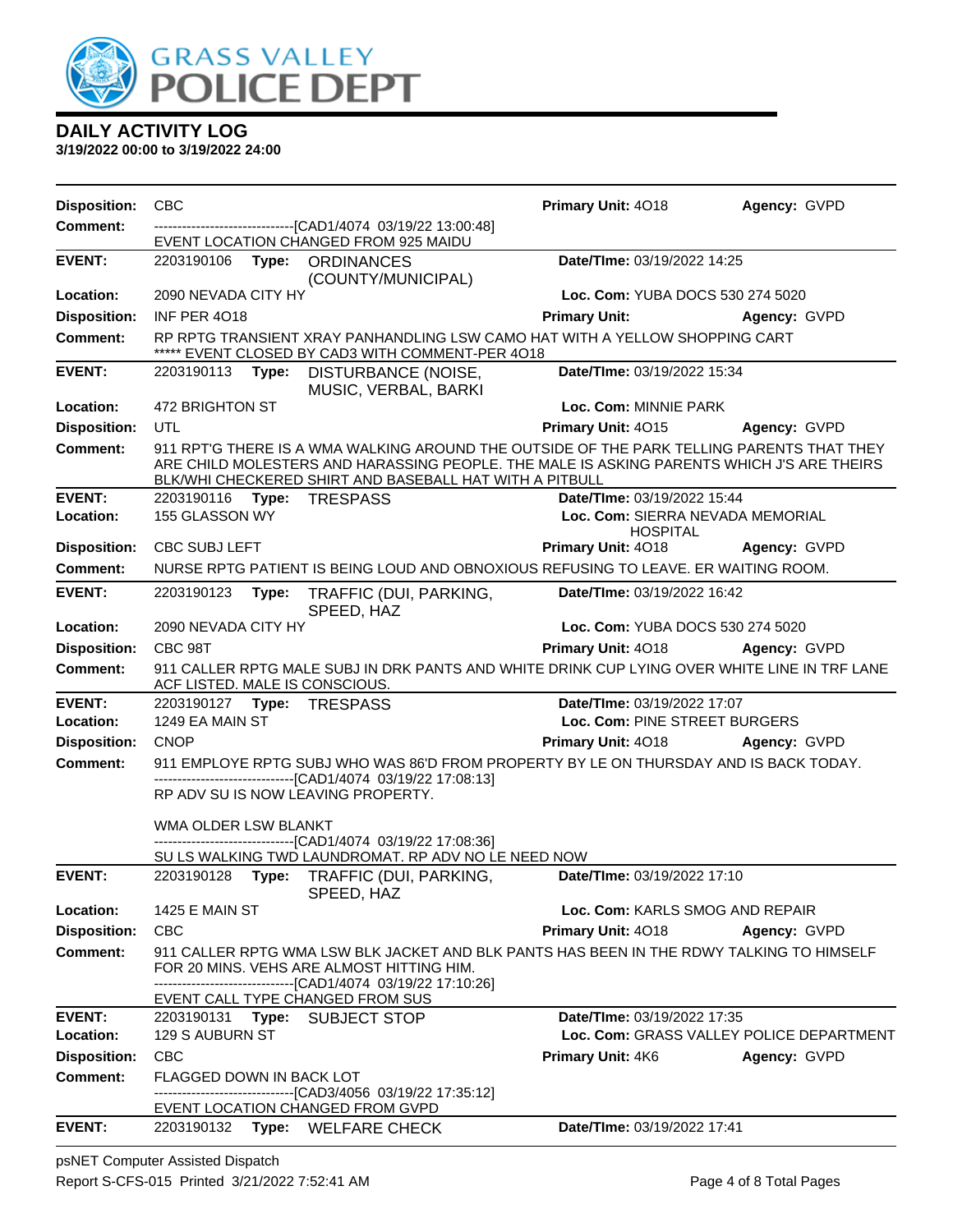

| Location:                              | SIERRA COLLEGE DR/EA MAIN ST                                                                                   |       |                                                                                                                                                                                                                                                      | Loc. Com:                       |              |
|----------------------------------------|----------------------------------------------------------------------------------------------------------------|-------|------------------------------------------------------------------------------------------------------------------------------------------------------------------------------------------------------------------------------------------------------|---------------------------------|--------------|
| <b>Disposition:</b>                    | UTL                                                                                                            |       |                                                                                                                                                                                                                                                      | Primary Unit: 4018 Agency: GVPD |              |
| <b>Comment:</b>                        | 911 CALLER RPTG SUBJ LAYING IN CHIP PILE. ACF RP ADDRESS. SUBJ WEARING CREAM COLORED JACKET.<br>REQ WEL CHECK. |       |                                                                                                                                                                                                                                                      |                                 |              |
| <b>EVENT:</b>                          | 2203190140                                                                                                     | Type: | ALARMS (SILENT, AUDIBLE,<br><b>COMMERCIAL, RES</b>                                                                                                                                                                                                   | Date/TIme: 03/19/2022 18:25     |              |
| Location:                              | 757 SUTTON WY                                                                                                  |       |                                                                                                                                                                                                                                                      | Loc. Com: WELLS FARGO           |              |
| <b>Disposition:</b>                    | <b>CBC SECURE</b>                                                                                              |       |                                                                                                                                                                                                                                                      | Primary Unit: 4K6               | Agency: GVPD |
| <b>Comment:</b>                        | <b>LOBBY MOTION</b>                                                                                            |       |                                                                                                                                                                                                                                                      |                                 |              |
|                                        | <b>AUD</b><br><b>RESP PEND</b>                                                                                 |       |                                                                                                                                                                                                                                                      |                                 |              |
| <b>EVENT:</b>                          | 2203190141                                                                                                     | Type: | <b>SUSPICIOUS CIRCUMSTANCE</b>                                                                                                                                                                                                                       | Date/TIme: 03/19/2022 18:30     |              |
|                                        |                                                                                                                |       | (VEHICLE, PERSON                                                                                                                                                                                                                                     |                                 |              |
| Location:                              | 709 SUTTON WY # A                                                                                              |       |                                                                                                                                                                                                                                                      | Loc. Com: TRI COUNTIES BANK     |              |
| <b>Disposition:</b>                    | <b>CBC BUILDING SECURE</b>                                                                                     |       |                                                                                                                                                                                                                                                      | <b>Primary Unit: 4K6</b>        | Agency: GVPD |
| <b>Comment:</b>                        |                                                                                                                |       | RP REPORTING MALE STANDING IN ATM AREA TALKING TO HIMSELF. WMA MED LENGTH BRO HAIR AND<br>BEARD, WEARING ARMY TRENCHCOAT. SEEN 5 AGO<br>-------------------------------[CAD1/4074 03/19/22 18:32:15]                                                 |                                 |              |
|                                        | 4K6 ADV                                                                                                        |       |                                                                                                                                                                                                                                                      |                                 |              |
|                                        |                                                                                                                |       | ---------------------------------[CAD1/4074_03/19/22 18:34:33]                                                                                                                                                                                       |                                 |              |
|                                        |                                                                                                                |       | PER 4K6 SUBJ STANDING BY SPEEDWAY NOW, CONT TO 1033                                                                                                                                                                                                  |                                 |              |
| <b>EVENT:</b>                          |                                                                                                                |       | 2203190142 Type: DISTURBANCE (NOISE,<br>MUSIC, VERBAL, BARKI                                                                                                                                                                                         | Date/TIme: 03/19/2022 18:37     |              |
| Location:                              | 1221 E MAIN ST                                                                                                 |       |                                                                                                                                                                                                                                                      | Loc. Com: HOLIDAY LODGE         |              |
|                                        |                                                                                                                |       |                                                                                                                                                                                                                                                      |                                 |              |
| <b>Disposition:</b>                    | WA 602 FROM HOLIDAY LODGE                                                                                      |       |                                                                                                                                                                                                                                                      | <b>Primary Unit: 4K6</b>        | Agency: GVPD |
| <b>Comment:</b>                        |                                                                                                                |       | 911 REPORTING MALE THREATENING RP, YELLING AT HER. OLDER WMA TAN JACKET WITH LARGE STICK.<br>WHILE LL, HE LEFT, CURRENTLY SITTING IFO HOTEL ON BRICK WALL ON THE HOSPITAL SIDE TWD DORSEY.                                                           |                                 |              |
|                                        |                                                                                                                |       | -------------------------------[CAD3/4085 03/19/22 18:37:25]                                                                                                                                                                                         |                                 |              |
|                                        |                                                                                                                |       | PARTIES CURRENTLY SEPERATED, HE IS NO LONGER YELLING AT EMPLOYEE                                                                                                                                                                                     |                                 |              |
| <b>EVENT:</b>                          |                                                                                                                |       | 2203190145 Type: SUSPICIOUS CIRCUMSTANCE<br>(VEHICLE, PERSON                                                                                                                                                                                         | Date/TIme: 03/19/2022 18:50     |              |
| Location:                              | 228 SUTTON WY # 221G                                                                                           |       |                                                                                                                                                                                                                                                      | Loc. Com: OAK RIDGE APARTMENTS  |              |
| <b>Disposition:</b>                    | HBD LOG PER 4S3                                                                                                |       |                                                                                                                                                                                                                                                      | <b>Primary Unit:</b>            | Agency: GVPD |
| <b>Comment:</b>                        |                                                                                                                |       | 911 OPEN LINE, PEOPLE HEARD TALKING.                                                                                                                                                                                                                 |                                 |              |
|                                        |                                                                                                                |       | -------------------------------[CAD3/4085 03/19/22 18:51:18]<br>EVENT CALL TYPE CHANGED FROM 911<br>EVENT LOCATION CHANGED FROM LAT: 39.22994000 LONG: -121.036881 GRASS VALLEY                                                                      |                                 |              |
|                                        | <b>CHANGES</b>                                                                                                 |       | -------------------------------[CAD3/4085_03/19/22 18:53:10]<br>ON CALLBACK, UNK MALE SUBJ KNOCKING AT RP'SDOOR, MALE IN BLK LEATHER AND BOOTS. SU EFT ON<br>FOOT TWD TRASH CANS FOR BUILDING. RP NOT REQ LE RESPONSE AND WILL CALL BACK IF ANYTHING |                                 |              |
|                                        | 4S3 ADVISED TO REVIEW                                                                                          |       | ---------------------------------[CAD1/4051_03/19/22 19:15:01]<br>***** EVENT CLOSED BY CAD1 WITH COMMENT-LOG PER 4S3                                                                                                                                |                                 |              |
| <b>EVENT:</b>                          | 2203190146                                                                                                     |       | Type: ATTEMPT TO CONTACT                                                                                                                                                                                                                             | Date/TIme: 03/19/2022 18:50     |              |
| Location:                              |                                                                                                                |       | WE MCKNIGHT WY/TAYLORVILLE RD                                                                                                                                                                                                                        | Loc. Com:                       |              |
| <b>Disposition:</b><br><b>Case No:</b> | <b>RPT</b>                                                                                                     |       |                                                                                                                                                                                                                                                      | Primary Unit: 4K6               | Agency: GVPD |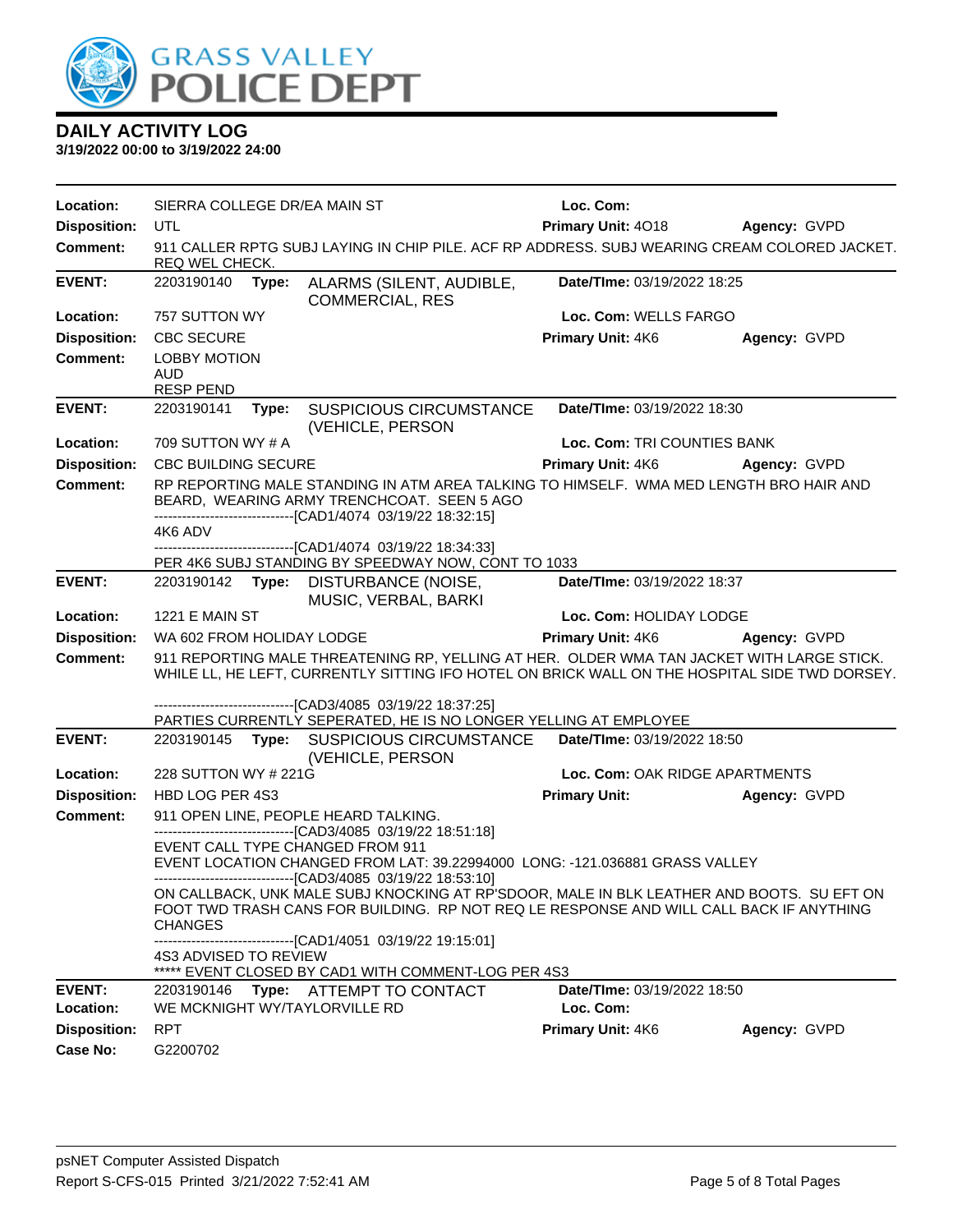

| <b>Comment:</b>                        | ------------------------------[CAD1/4074 03/19/22 18:52:17]                                                                                                                                                                                                                              |                                    |              |
|----------------------------------------|------------------------------------------------------------------------------------------------------------------------------------------------------------------------------------------------------------------------------------------------------------------------------------------|------------------------------------|--------------|
|                                        | EVENT LOCATION CHANGED FROM W MCKIGHT/TAYLORVILLE<br>-------------------------------[CAD1/4074_03/19/22 18:56:07]                                                                                                                                                                        |                                    |              |
|                                        | PER VALLEJO PD STILL OUTSTANDING                                                                                                                                                                                                                                                         |                                    |              |
|                                        | -------------------------------[CAD1/4051 03/19/22 19:00:56]<br>ISSUED CASE# G2200702 FOR AGENCY GVPD by UNIT 4K6                                                                                                                                                                        |                                    |              |
|                                        | -------------------------------[CAD1/4051 03/19/22 19:03:37]                                                                                                                                                                                                                             |                                    |              |
|                                        | LOCATE SENT TO VALLEJO PD                                                                                                                                                                                                                                                                |                                    |              |
| <b>EVENT:</b>                          | 2203190151 Type: FIRE                                                                                                                                                                                                                                                                    | Date/TIme: 03/19/2022 19:18        |              |
| Location:                              | 115 UNION JACK ST # 27                                                                                                                                                                                                                                                                   | Loc. Com: ACROSS STREET FROM       |              |
| <b>Disposition:</b>                    | <b>HBD</b>                                                                                                                                                                                                                                                                               | <b>Primary Unit:</b>               | Agency: GVPD |
| <b>Comment:</b>                        | 911 XFER TO CALFIRE FOR SMOULDERING SEEN ACROSS STREET FROM<br>***** EVENT CLOSED BY CAD1                                                                                                                                                                                                |                                    |              |
| <b>EVENT:</b>                          | 2203190153<br>Type:<br>DISTURBANCE (NOISE,<br>MUSIC, VERBAL, BARKI                                                                                                                                                                                                                       | Date/TIme: 03/19/2022 19:30        |              |
| Location:                              | 1913 NEVADA CITY HY                                                                                                                                                                                                                                                                      | Loc. Com: ARCO AMPM                |              |
| <b>Disposition:</b>                    | PEN NEG ANSWER FROM RP                                                                                                                                                                                                                                                                   | Primary Unit: 4011                 | Agency: GVPD |
| <b>Comment:</b>                        | 911 REPORTING CRAZY PERSON BLOCKED THEM IN. WMA LONG HAIR IN PONYTAIL, BEARD, WEARING TAN<br>TSHIRT AND CARGO PANTS AND SEEMED OUT OF HIS MIND. ASSOC VEH SIL 4D SEDAN WITH BROKEN<br>TRUNK, LEFT TWD KFC<br>-------------------------------[CAD1/4051_03/19/22 19:30:25]                |                                    |              |
|                                        | ADDTL RP RPTG THE SAME                                                                                                                                                                                                                                                                   |                                    |              |
| <b>EVENT:</b>                          | 2203190157    Type: FIRE                                                                                                                                                                                                                                                                 | Date/TIme: 03/19/2022 20:07        |              |
| Location:                              | 216 SO SCHOOL ST                                                                                                                                                                                                                                                                         | Loc. Com:                          |              |
|                                        | <b>HBD</b>                                                                                                                                                                                                                                                                               |                                    |              |
| <b>Disposition:</b>                    |                                                                                                                                                                                                                                                                                          | <b>Primary Unit:</b>               | Agency: GVPD |
| <b>Comment:</b>                        | 911 XFER TO CALFIRE FOR SMELL OF GAS OUTSIDE HOME<br>***** EVENT CLOSED BY CAD1                                                                                                                                                                                                          |                                    |              |
| <b>EVENT:</b>                          | 2203190159<br>Type:<br>ALARMS (SILENT, AUDIBLE,<br><b>COMMERCIAL, RES</b>                                                                                                                                                                                                                | Date/TIme: 03/19/2022 20:18        |              |
| Location:                              | 490 EA MAIN ST                                                                                                                                                                                                                                                                           | Loc. Com:                          |              |
| <b>Disposition:</b>                    | FA                                                                                                                                                                                                                                                                                       | Primary Unit: 4020                 | Agency: GVPD |
| <b>Comment:</b>                        | SHEFTAL RESIDENCE<br>GARAGE DOOR, AUD, RESP PENDING, OP COREY                                                                                                                                                                                                                            |                                    |              |
|                                        | ------------------------------[4O20/MDT 03/19/22 20:32]<br>ONE OF TWO GARAGE ACCESS DOORS WAS FOUND UNLOCKED. UTL ANYTHING SUSP ON PROPERTY.<br>DOOR WAS RESECURED. UNABLE TO REACH RESP BY 10-21 FOR NOTIFICATION. CBC                                                                  |                                    |              |
| <b>EVENT:</b>                          | 2203190166<br>Type: WELFARE CHECK                                                                                                                                                                                                                                                        | <b>Date/Time: 03/19/2022 20:46</b> |              |
| Location:                              | 2075 NEVADA CITY HY                                                                                                                                                                                                                                                                      | Loc. Com: LUMBERJACKS 530 477 8900 |              |
|                                        | Disposition: CBC 1148 TO GOLD RUN LAUNDROMAT                                                                                                                                                                                                                                             | <b>Primary Unit: 4S3</b>           | Agency: GVPD |
| <b>Comment:</b>                        | 911 REPORTING IS HAVING ANXIETY, RP IS WMA BLK COAT AND BLK IN PARKING LOT OF RESTARAUNT,<br>STATES HE THINKS HE IS HAVING A MENTAL BREAKDOWN AND WANTS TO TALK TO SOMEONE. RP TAKING<br>AROUND IN CIRLES WITHOUT SAYING MUCH, IS REQ CONTACT AT RESTARAUNT, WILL BE WAITING<br>OUTSIDE. |                                    |              |
| <b>EVENT:</b>                          | 2203190168<br>Type:<br><b>VANDALISM</b>                                                                                                                                                                                                                                                  | Date/TIme: 03/19/2022 20:54        |              |
| Location:                              | 582 E MAIN ST                                                                                                                                                                                                                                                                            | Loc. Com: TEN MINUTE OIL & LUBE    |              |
| <b>Disposition:</b><br><b>Case No:</b> | <b>RPT</b><br>G2200703                                                                                                                                                                                                                                                                   | Primary Unit: 4020                 | Agency: GVPD |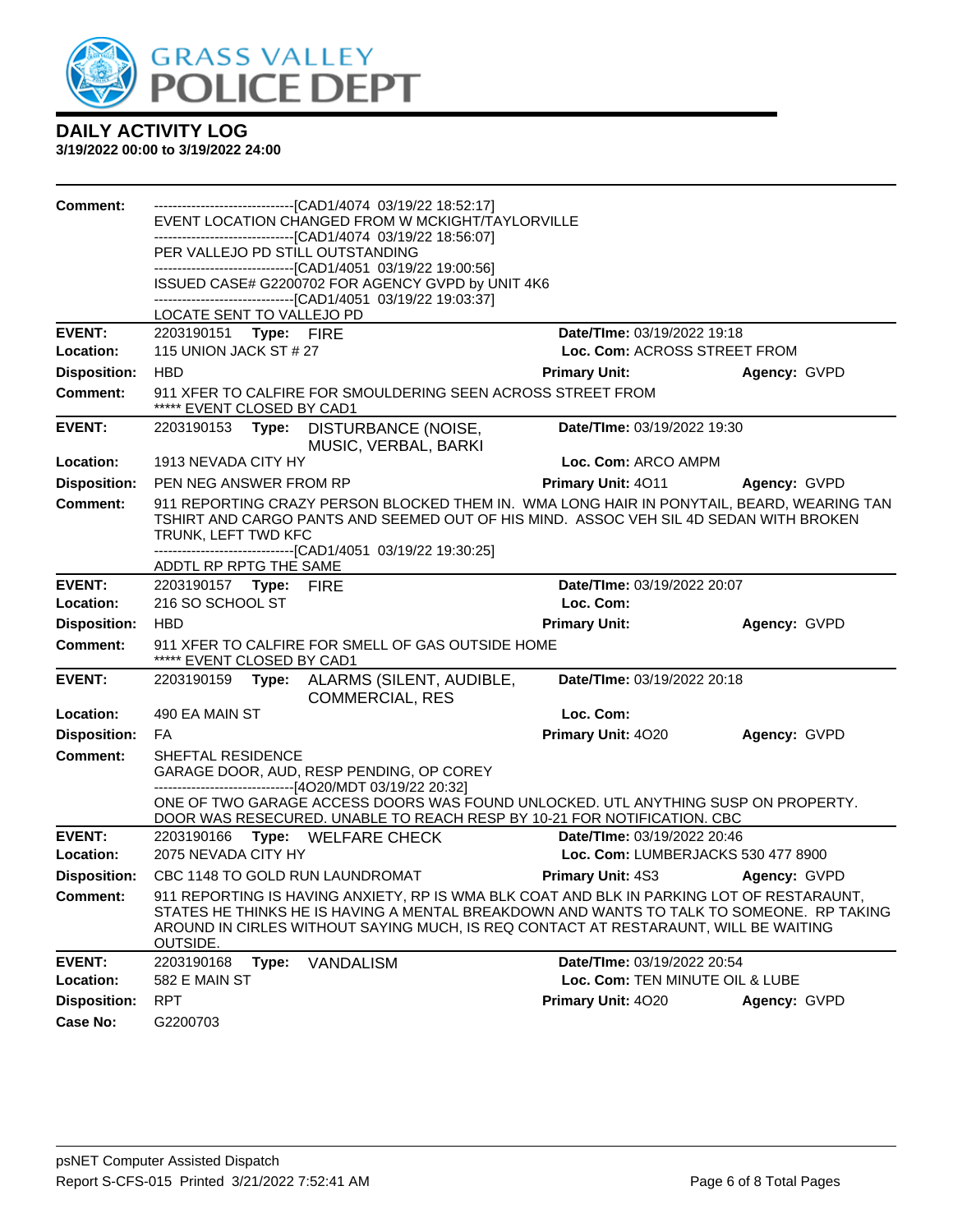

| <b>Comment:</b>                  |                              |       | RP RPTG VENDING MACHINES WERE BROKEN INTO. RP DOESNT SEE ANYONE AROUND                                                                                                                                                                                                                                                    |                                        |                                        |
|----------------------------------|------------------------------|-------|---------------------------------------------------------------------------------------------------------------------------------------------------------------------------------------------------------------------------------------------------------------------------------------------------------------------------|----------------------------------------|----------------------------------------|
|                                  |                              |       | -------------------------------[CAD1/4051 03/19/22 20:54:50]<br>EVENT CALL TYPE CHANGED FROM SUS                                                                                                                                                                                                                          |                                        |                                        |
|                                  |                              |       | -------------------------------[CAD1/4051 03/19/22 20:55:32]                                                                                                                                                                                                                                                              |                                        |                                        |
|                                  |                              |       | RP SAW SUS ACTIVITY THERE A COUPLE DAYS AGO AND THINKS ITS POSS RELATED ON<br>-------------------------------[CAD1/4051 03/19/22 20:55:37]                                                                                                                                                                                |                                        |                                        |
|                                  | <b>CORRECTION RELATED TO</b> |       |                                                                                                                                                                                                                                                                                                                           |                                        |                                        |
|                                  |                              |       | -------------------------------[CAD1/4051 03/19/22 21:25:24]<br>ISSUED CASE# G2200703 FOR AGENCY GVPD by UNIT 4O20                                                                                                                                                                                                        |                                        |                                        |
| <b>EVENT:</b>                    |                              |       |                                                                                                                                                                                                                                                                                                                           | Date/TIme: 03/19/2022 21:13            |                                        |
| Location:                        | 1005 SUTTON WY               |       |                                                                                                                                                                                                                                                                                                                           | Loc. Com: CVS                          |                                        |
| <b>Disposition:</b>              | CBC SUBJ POSS ON METH        |       |                                                                                                                                                                                                                                                                                                                           | Primary Unit: 4011                     | Agency: GVPD                           |
| <b>Comment:</b>                  |                              |       | RP REPORITNG MALE SUBJ JUST CAME IN AND MADE THREATS TO EMPLOYEES. "IF I HAD A GUN I'D<br>SHOOT EVERYONE IN HERE" AND GOT INTO EMPLOYEES FACES. SU LEFT TO HIS VEH, SIL SEDAN NO<br>PLATES BEAT UP, LEFT TWD BURGER KING. RP WANTS TO MAKE REPORT                                                                         |                                        |                                        |
| <b>EVENT:</b>                    | 2203190171                   |       | Type: EXTRA PATROL                                                                                                                                                                                                                                                                                                        | Date/TIme: 03/19/2022 21:29            |                                        |
| <b>Disposition:</b>              | <b>CBC</b>                   |       |                                                                                                                                                                                                                                                                                                                           | Primary Unit: 4020                     | Agency: GVPD                           |
| <b>Comment:</b>                  |                              |       |                                                                                                                                                                                                                                                                                                                           |                                        |                                        |
| <b>EVENT:</b>                    |                              |       | 2203190176    Type: 911    UNKNOWN<br>(HANGUPS, ABAN'S)                                                                                                                                                                                                                                                                   | Date/TIme: 03/19/2022 21:35            |                                        |
| Location:                        | 200 DORSEY DR #43            |       |                                                                                                                                                                                                                                                                                                                           | Loc. Com:                              |                                        |
| <b>Disposition:</b>              | <b>HBD</b>                   |       |                                                                                                                                                                                                                                                                                                                           | <b>Primary Unit:</b>                   | Agency: GVPD                           |
| <b>Comment:</b>                  | 911 HANG UP                  |       |                                                                                                                                                                                                                                                                                                                           |                                        |                                        |
|                                  |                              |       | --------------------------------[CAD1/4051 03/19/22 21:36:23]<br>EVENT LOCATION CHANGED FROM LAT: 39.21920100 LONG: -121.052352 GRASS VALLEY                                                                                                                                                                              |                                        |                                        |
|                                  |                              |       | -------------------------------[CAD1/4051 03/19/22 21:36:29]                                                                                                                                                                                                                                                              |                                        |                                        |
|                                  | ***** EVENT CLOSED BY CAD1   |       | ON CALLBACK, ACCIDENTAL CODE 4                                                                                                                                                                                                                                                                                            |                                        |                                        |
| <b>EVENT:</b>                    |                              |       | 2203190188 Type: DISTURBANCE (NOISE,                                                                                                                                                                                                                                                                                      | Date/TIme: 03/19/2022 22:58            |                                        |
|                                  |                              |       | MUSIC, VERBAL, BARKI                                                                                                                                                                                                                                                                                                      |                                        |                                        |
| Location:<br><b>Disposition:</b> | 210 SUTTON WY # 123<br>UTL   |       |                                                                                                                                                                                                                                                                                                                           | Loc. Com:<br><b>Primary Unit: 4011</b> | Agency: GVPD                           |
| <b>Comment:</b>                  |                              |       | 911 REPORITNG SOMEONE JUST BANGED ON HER FRONT DOOR. HER HUSBAND RAN OUT SCREAMING AT                                                                                                                                                                                                                                     |                                        |                                        |
|                                  |                              |       | WHOEVER IT WAS, AND RP NO LONGER KNOWS WHERE HUSBAND IS. OCCURED 5 AGO                                                                                                                                                                                                                                                    |                                        |                                        |
|                                  |                              |       | -------------------------------[CAD3/4085 03/19/22 22:59:55]<br>RPS HUSBAND WAS SHIRTLESS AND BLU JEANS WITH HIS TOOTHBRUSH. WHILE LL, HUSBAND RETURNED,                                                                                                                                                                  |                                        |                                        |
|                                  |                              |       | IT WAS A GROUP OF 3 TEENAGERS, INCLUDING A XRAY WITH RED HAIR. LAST SEEN HEADED TWD SUTTON                                                                                                                                                                                                                                |                                        |                                        |
|                                  |                              |       | ON FOOT, BANGING ON OTHER PEOPLES DOORS                                                                                                                                                                                                                                                                                   |                                        |                                        |
| <b>EVENT:</b>                    | 2203190190                   | Type: | DISTURBANCE (NOISE,<br>MUSIC, VERBAL, BARKI                                                                                                                                                                                                                                                                               | Date/TIme: 03/19/2022 23:10            |                                        |
| Location:                        | 1801 EA MAIN ST              |       |                                                                                                                                                                                                                                                                                                                           |                                        | Loc. Com: JACK IN THE BOX 530 272 3041 |
| <b>Disposition:</b>              | UTL                          |       |                                                                                                                                                                                                                                                                                                                           | <b>Primary Unit: 4011</b>              | Agency: GVPD                           |
| <b>Comment:</b>                  |                              |       | 911 CALLER REPORTING SOMEONE ELSE IN THE PARKING LOT, HARRASSING ANOTHER SUBJ. PER RP,<br>SUBJ BACKED UP AND PEELED OUT IN HIS VEH SEVERAL TIMES. VEH WAS PRIMER BLK HONDA SEDAN,<br>HAS ALREADY LEFT TWD MAIN, LEFT 2 MINS AGO. REQ 10-21                                                                                |                                        |                                        |
| <b>EVENT:</b>                    | 2203190191                   | Type: | <b>SUSPICIOUS CIRCUMSTANCE</b><br>(VEHICLE, PERSON                                                                                                                                                                                                                                                                        | Date/TIme: 03/19/2022 23:20            |                                        |
| Location:                        | 127 BENNETT ST               |       |                                                                                                                                                                                                                                                                                                                           | Loc. Com:                              |                                        |
| <b>Disposition:</b>              | UTL                          |       |                                                                                                                                                                                                                                                                                                                           | Primary Unit: 4K6                      | Agency: GVPD                           |
| <b>Comment:</b>                  |                              |       | 911 REPORITNG SUBJ KNOCKING ON THE DOOR AND ACTING REALLY WEIRD. SU WMA BALD WITH BLK<br>JACKET. ACTING LIKE HE WAS LOOKING FOR SOMEONE THAT DID NOT LIVE THERE. PER RP SHE SAW HIM<br>WALKING THROUGH THE NEIGHBORHOOD EARLIER TODAY AND HE STARED HER DOWN. RP SHUT DOOR,<br>UNK WHERE SU CURRENTLY IS, REQ AREA CHECK. |                                        |                                        |